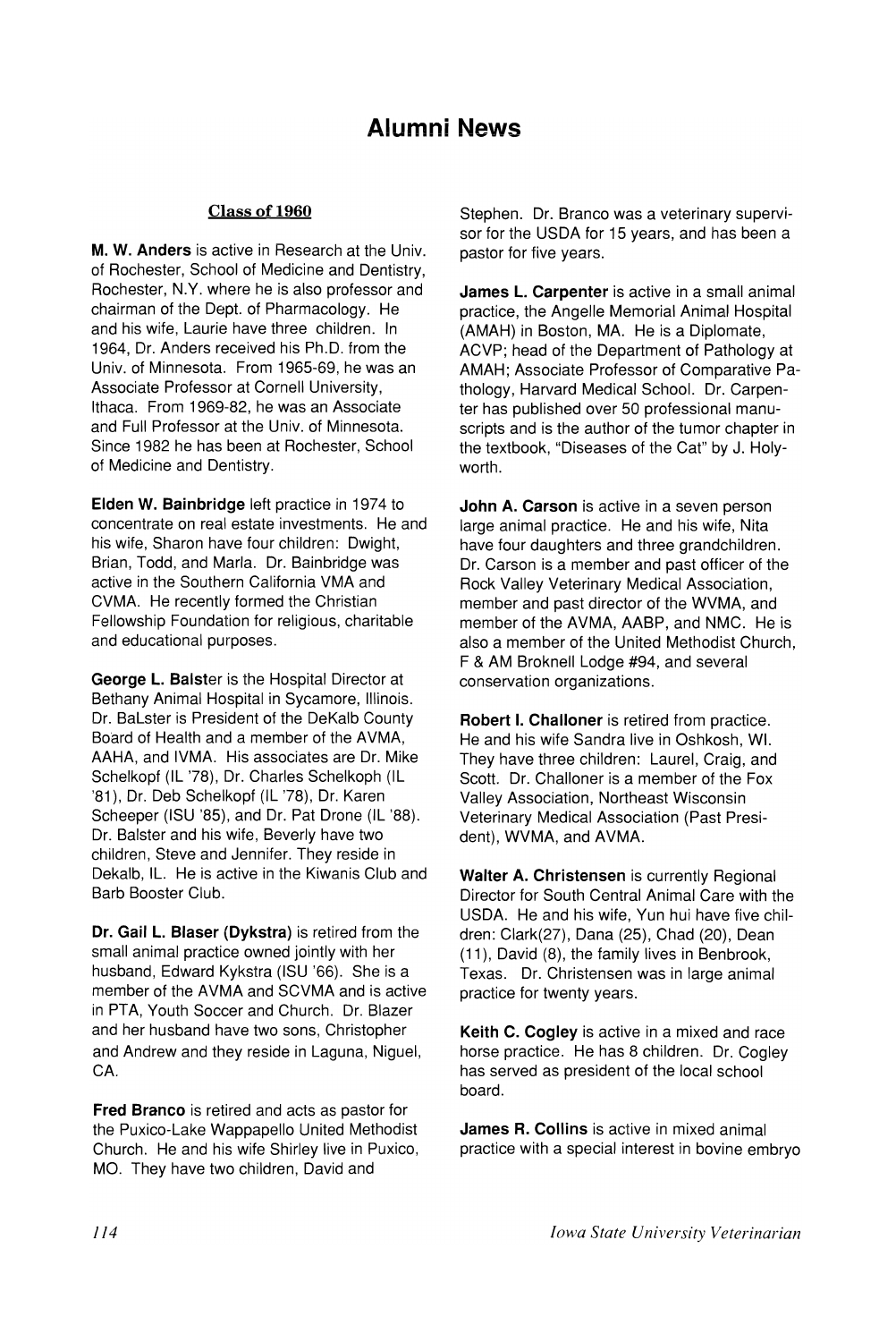transfer. He has three associates, Dr. Rich Collins (ISU '70), Dr. Bill Kuhfus (ISU '73), and Dr. Sharon Seneczko (IL '89). Dr. Collins-and his wife, Ellabeth have three children. He is past president of the Mississippi Valley Veterinary Medical Association; member of the Cattle Disease Research Committee, part of the Illinois Department of Agriculture; Chairman of the Certification Committee of the American Embryo Transfer Association

Dwight B. Coulter is Associate Dean for Academic Affairs for the University of Georgia College of Veterinary Medicine. He is a member of the Georgia Veterinary Medical Association, AVMA, Phi Zeta. American Physiology Society, ASVPP, Past President AAVMC, and member of the Lutheran Church. He and his wife, Lorrie, have two sons, Scott and Grant.

F.D. Gipple is active in mixed animal practice with Dr. Paul M. Klopfenstein (ISU '80). He and his wife, Betty, live in Crawfordsville, Iowa and had two daughters, Cindy (age 33) and Coleen (deceased).

Ken Hook retired in 1986 after 27 years with Veterinary Services, USDA. He served as Director of NVSL in Ames for three years and Associate Deputy Administrator of Veterinary Services in Washington, D.C. for four years. He is a member of the IVMA and the National Association of Federal Veterinarians. Dr. Hook and his wife, Lee have two children, Sue Ann and David, and one grandson, Talbot.

G. F. Kennedy is active in food animal practice with his associates, Dr. G. D. Spronk (MN '81) and Dr. Jay Bobb (ISU '90). Dr. Kennedy is active in community education and banking activities. He has been involved with sheep production and health, as well as cattle export projects. He and his wife, Kay have four children.

Thomas J. Lensing is active in large animal practice with his associates, Dr. A. J. Cotten (TAM '53) and Dr. T. J. Struecker (ISU '73). Dr. Lensing is a member of the IVMA Executive Board, AVMA, and AASP. He is involved with many city, county and church offices including Mayor of Whittemore, IA for four terms. He and his wife, Marilyn have seven children.

Gary L. Mallo is active in a small animal practice at the St. Charles Veterinary Clinic with his associates Dr. James Miles (MO '80), Dr. Christine Sticklandf (MO '85), Dr. Thomas Favale (IA '88). The clinic was named Hospital of the Year in 1977 by Veterinary Economics. After graduation, Dr. Mallo practiced at the Riser Animal Hospital in Skokie, IL until 1963. From 1963 to 1969, he obtained his masters degree from ISU as an assistant professor of Clinical Medicine. He is a member of the AVMA, ILVMA, and AAHA. Dr. Mallo and his wife, Penny have four children: Michael, Jane, Paul, and Kathryn.

Kenneth H. McKenzie is active in a predominantly large animal practice in Burke, SO. He and his wife, Mardis have six children: Kim, Mark, Kenneth, Jacquelyn, Matthew, and David. They have six grandchildren. Dr. McKenzie is a member of the SDVMA, AVMA, Interstate VMA, AABP, AASP, and the Society for Theriogenology.

Charles C. Meshek is a small animal practitioner in Urbandale, IA with his associate, Dr. Mark F. Schmidt (IA '84). He has served on the IVMA Executive, Judicial and Public Relations committees. Dr. Meshek was the Iowa Veterinarion of the Year in 1983. He and his wife, Janice have two children, David and Karen.

James T. Palmer is active in a mixed animal practice at the Quad County Veterinary Clinic with his associate, Dr. Joseph Griffioen (IA '85). He and his wife, Ruth have three children: John, James, and Catherine. Dr. Palmer is active in the Rotary Club, Methodist Church, Wellman Coop Telephone, Washington County Cattlemen Association, and many state committees.

Lowell H. Roberts has been with the USDA in Yakima, WA since 1984. From 1960 to 1984, Dr. Roberts practiced in Corning, IA. He and his wife, Kay have two children, Elizabeth and Christopher.

Roger L. Schladeizky is active in a large animal practice with his associate, Dr. Terrance Petesch (IA '78), at the Bellevue Veterinary Clinic. He and his wife, Eunice have three children: Brian, Brenda, and Robert. He is active in the Bellevue Rotary Club, Lutheran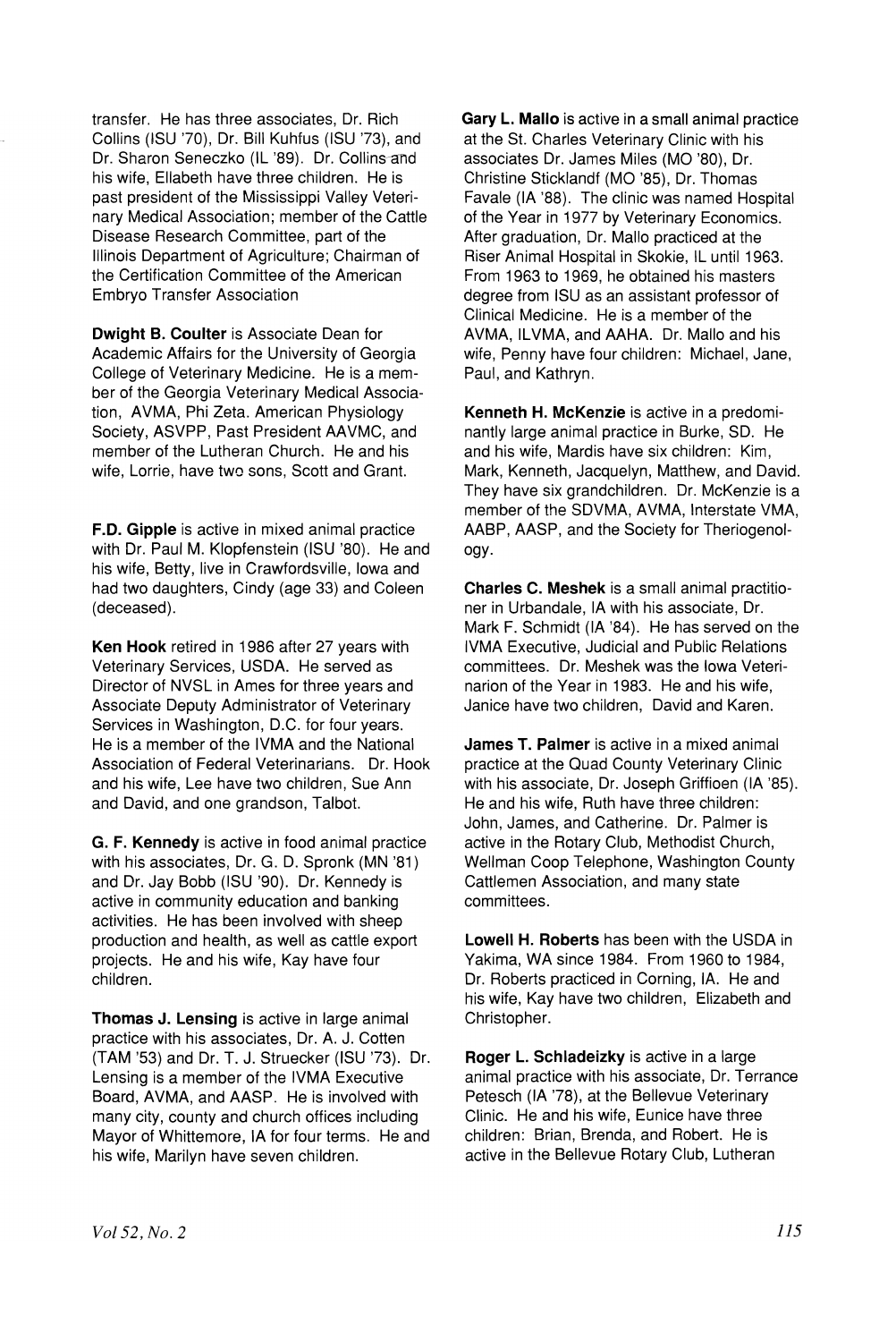Church, IVMA, AVMA, AABP, Jackson County VMA, and the Eastern IA VMA.

Roy A. Schultz is active as a veterinary swine consultant and a clinical professor at the University of IL in the IFAMS program. His associates at the Avoca Veterinary Clinic are Dr. Jim Hoffmann (IA '82) and his son, Dr. Gary Schultz (IA '85). Dr. Schultz is currently President of the IVMA Foundation. He is past President of the AASP, ISU Veterinary Medical Alumni Association, and the Foundation for North American Wild Sheep. Dr. Schultz has received the ISU Stange Award, Swine Practitioner of the Year in 1986, Honorary Master Pork Producer, the Gamma Sigma Delta Award of Merit, the Order of Knoll, and Gentle Doctor. He has three children: Gary, Kathy, and Kent.

E. Dean Stocker is active in a large animal practice at the Albia Animal Clinic with his associates, Dr. Howard Lindaman (IA '71) and Dr. Greg Mobley (IA '80). He and his wife, Mary have five children: Diane, Carol, Nancy, Dan, and Norman. They have one grandchild. Dr. Stocker is the Chamber of Commerce President, school board Vice President, and Rotary President. He is a a member of the AVMA and IVMA. He is the church board chairman and a Sunday School teacher. He has received the 4-H Alumni Award.

Wendell E. Taylor is semi-retired and working part-time at the small animal practice in Seminole, FL which he sold in June, 1990. After graduation, he practiced three years in Oak Lawn, IL. He practiced in Marshalltown, IA until 1971, when he moved to Seminole. Dr. Taylor is a member of the AVMA, FVMA, Oakhurst United Methodist Church, and the Seminole Federal Savings Bank. He is director of the Rotary Club of Seminole, past-president of the Pinellas County VMA, and past-director of the Seminole Chamber of Commerce. He and his wife, Marge have three children: Eric, Laurie, and Brent.

Robert L. Treinen is a large animal practitioner in Ackley, IA. He and his wife, Sharon have three children: Ann, Carol, and David. Dr. Treiner is a member of the AVMA, IVMA, AASP, and the Ackley City Council.

Paul Terry Watts is active in meat and poultry inspection with the USDA in Washington, D.C. After graduation, he practiced in central IA for six years. In 1971, he became involved in international meat and poultry inspection which included an assignment in New Zealand from 1973 to 1975. Dr. Watts is a member of the AVMA, NAFV, and the D.C. Academy of Veterinary Medicine. He is involved in civic, church, and community activities. He and his wife, Elaine have four children: Stephanie, Tod, Jill, and Susan and one grandchild. Dr. Watts and his wife reside in Aldie, VA.

Dr. Wilcke is active in a mixed animal practice in Walcott, IA. He is a member of the AVMA, an Executive Board member of the IVMA, and was Past-President of the Eastern IA VMA. Dr. Wilcke has held positions on the City Council, Calvary United Methodist Church, Planning and Zoning, and the Community Club. He and his wife, Ruth have two children, Robert and Monica.

Byron K. Winter is active in a mixed animal practice in Seward, NE. He and his wife, Glenra have four children: Cynthia, Bruce, Robin, and David. Dr. Winter is a member of the AVMA, NVMA, City Council, Board of Education, and the Kiwanis.

Edward C. Winter is active as a U.S.D.A. and FSIS Circuit Supervisor in Iowa City. He practiced in Clarinda, IA for 25 years. He is involved in many community activities. Dr. Winter and his wife, Carole have four children: Susan, Christopher, Nancy and Cathy.

## Class of 1970

Rich Collins is active in a 5-person, mixed animal practice where he concentrates on cattle and swine. He and his wife, Beth have two children: Greer (17) and Janine (13). He has been active in the AABP, AASP, ISVMA, foundation board of Saul Valley Community College, and is an elder in the First Presbyterian Church in Dixon, IL. His associates include James Collins (ISU '60), Bill Kuhfus (ISU '72), Sharon Senecko (IL '89), and Kevin SKibbe (IL '88).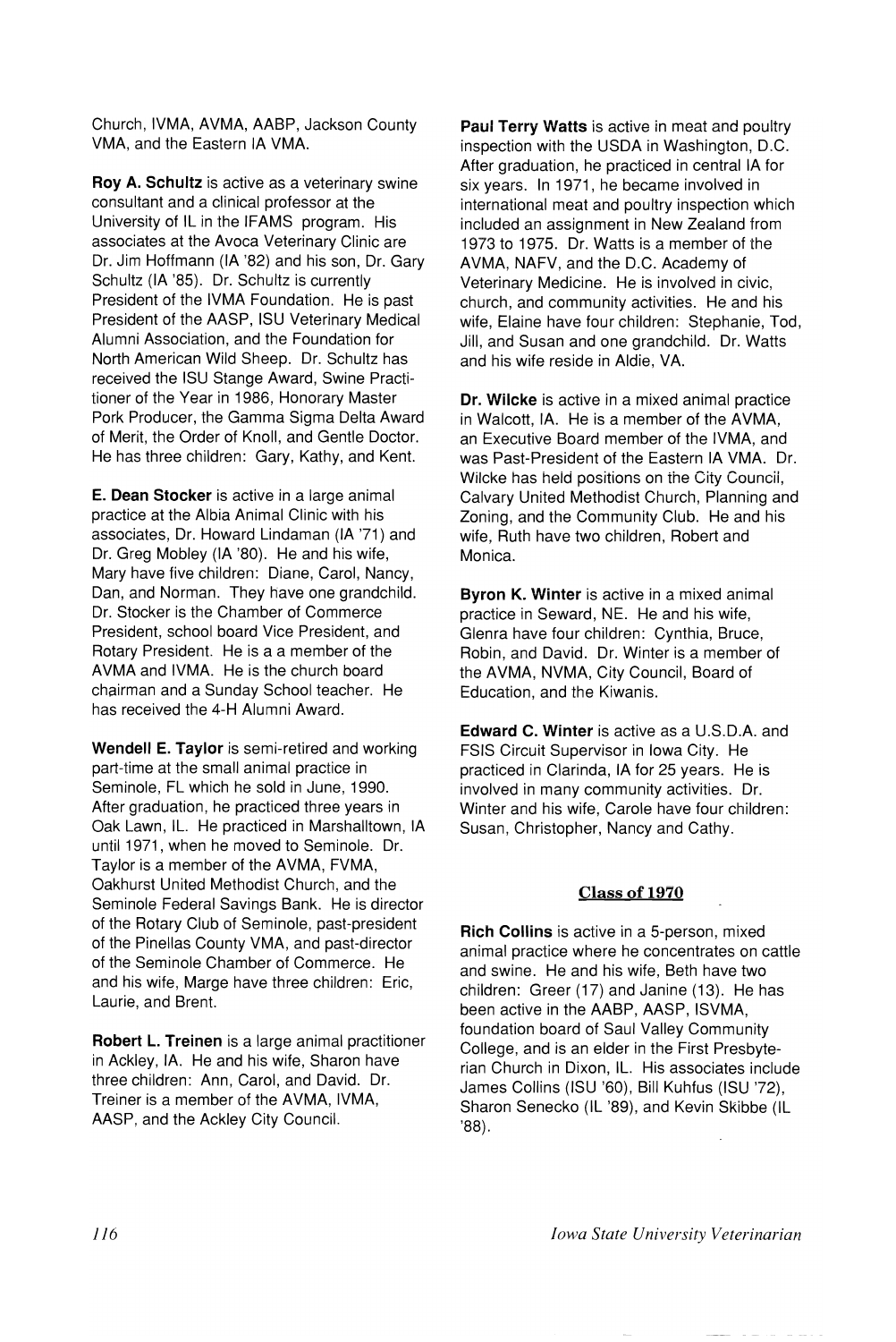David L. Fell is active in a two-person, mixed practice in Jackson, MN. He and his wife, Barb, have two children: Brian (17) and Betsy (15). He is a member of the IVMA, AVMA, and was MVMA chairman of the Veterinary Technician Committee for four years. He has been an alderman in Jackson for four years, and mayor for 8 years. For two years, he has advised the Luther League. His associate is John R. Tobola (ISU '58).

John Pat Glenn of Guthrie Center, IA, has been disabled since 1976 and is no longer actively practicing. He has two children, Jeremy (18) and Erin (16). He spent three years in the U.S. Army at F1. McPherson, GA. He then practiced with small animals and horses in Wickenberg, AZ in 1973-74. In late 1974, he started a mixed practice in Guthrie Center.

Peter S. Haberly is active in a mobile equine practice in Oviedo, FL. His wife, Sara, is deceased, and his step-son Lloyd Willoz is 33 years old. He has served on the Board of Directors for the Seminole Co. Humane Society in 1981, and is currently vice president of the Friends of the St. Johns River. He is a member of the AVMA, FVMA, AEP, and IVAS. He has received a certificate from the Center for Chinese Medicine in 1983.

David Hahn is active in a 4-person, food animal practice at Waukon, IA. He and his wife Suzanne have three children: Jennifer (21), David (18), and Julie (13). He has been a member of the IVMA, AVMA, and AABP. He is also director of the Waukon State Bank and is elder in the First Presbyterian Church. His associates are Craig Phipps (ISU '78), Rod Smed (ISU '83), and Mike Knezevich (ISU '73).

Robert K. (Bob) Holveck is currently active in a 90% small animal and 10% large animal practice. Dr. Holveck and his wife Karla, also a 1970 graduate from ISU in Home Ec Education reside in Newberg, Oregon and have four children. Dr. Holveck has been president of the local county veterinary medical association for two years. He has also been a member of the County Board of Health for ten years; a member of Kiwanis and a high school Coop Ed Advisor.

Richard D. Howie is active in a mixed practice at the Henry County Veterinary Hospital at rural Mount Pleasant, Iowa. Dr. Howie has three children: Andrew (18), Jonathan (17), and Katherine (14).

David M. Iverson is active in a primarily large animal mixed practice with his associates: Gordon Hammon (MN '68), John Bowron(MN '71), and Kay Burkhart(ISU '79). Dr. Iverson and his wife Linda have two children-Todd (24), and Heather (17). Since graduation, he has been active in SWMNVMA, MNVMA, AVMA, AABP AND AASP, has been a director of the Luverne Chamber of Commerce and has held several offices at Grace Lutheran Church, Luverne.

**Jim Jordan** is active in a mixed animal practice in Boone, IA with Dr. D. C. Gustafson (ISU 69). Prior to going to Boone is 1976, Dr. Jordan practiced in Gowrie, IA. He is a member of AVMA, IVMA, AASP, and CIVMA. He is a member of AVMA, IVMA, AASP and CIVMA. Dr. Jordan and his wife, Patricia, have two daughters: Jennifer (16), and Jessica (13).

Larry Koehnk is active in a poultry science practice with fellow Iowa Stater Jack Feldman ('74) at Jewell, IA. Besides his involvement in professional associations such as the AVMA, IVMA, AASP, and AAAP, Dr. Koehnk is also active in public library management, rural health care, food pantry development and the Lutheran Church board. He and wife Kristine have three children: Hans (16), Katie (14), and Sam (11).

Keith W. Leonard is active in a mixed animal practive in Atlantic, IA. Dr. Leonard is past president of the Cass County ISU Alumni Association, past president of the Southwest Iowa Veterinary Medicine Association, Chairman of the Eagle Scout Board of review, president of the Atlantic Right to Life, past chairman of Saints Peter and Paul Catholic Church pastoral Councel, chairman of the "Atlantic Chamber of Commerce Legislative Committee, and president for 1990 of the Atlantic Boosters.

Tim Lucas is active in a mixed practice in Pella, IA with associates Kendall Johnson (KSU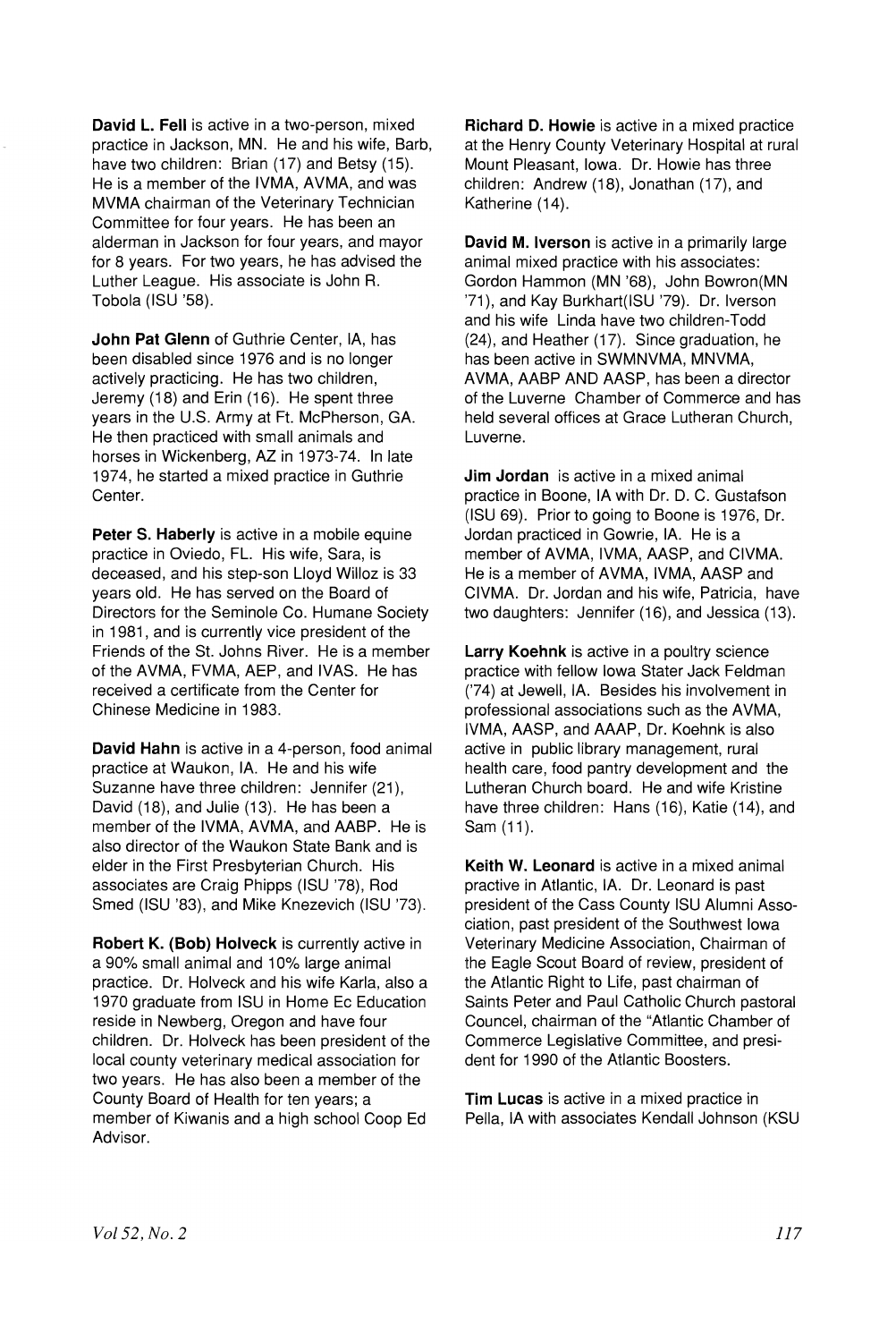'83), and Tim Yoder (KSU '88). He and his wife, Joan have two sons: Ted(19), and Jeff(17). Dr. Lucas is a member of IVMA, AVMA, IMVMA, E. IA VA, Rotary(past president), Tulip Time Steering Committee, and is the present president of the Pella Chamber of Commerce and vice president of the Community Affairs Committee.

Admund R. McGuire is a federal meat inspector for the U.S.D.A, a position he has held for 18 years. With wife Jessie, who is also a federal meat inspector, Dr. McGuire has two stepchildren, Brad (30), and JoEllen (28), and three children: Mike (20), Chad (18), and Jill (12).

D. Scott McKinley is active in a mixed animal practice located in Milton, Wisconsin. He and his wife, Nora have two children: Anne (15) and Scott(14). Dr. McKinley's activities involve him in the Rock Valley and Wisconsin Veterinary Medical Associations, the AVMA, and the Wisconsin Animal Welfare Committee.

**James E. McNutt** has been active in a mixed animal and equine practice in West Branch, IA since after completing an equine internship at Purdue University in 1970-'71. He and his wife Roxanne have two children Alana (5) and Ashton (3). Dr. McNutt's activities include participation in the district and regional veterinary associations, AABP and AAEP.

Barbara H. Miller is active in a mixed animal practice (primarily dairy) in Viola, WI. She and husband Cecil have two children: Debbie (19) and Glenn (17). She is active in the CVMA, WVMA, AVMA, AABP and AASGP and is kept extremely busy by her practice.

Thomas A. Neuzil is executive director of the IVMA and Executive Secretary of the AASP. Aside from the IVMA and AASP, Dr. Neuzil is a member of AVMA, Eastern IA VMA, Greater Des Moines VMA and the Southwest IA VMA. He and wife, Donna have a son, Philip (20).

Denny Passman is owner and director of an AAHA clinic in Fort Pierce, FL. He and wife, Chris have two children: Todd (17) and Jodi (15). He is an active member of AAHA, FVMA, AVMA, Rotary Club and is an Elder in the Presbyterian Church.

Dale Risius is active in a mixed practice in Eldridge, IA. He and wife Nancy have three children: Stephanie (16), Eric (14), and Abigail (8). He is a member of Quad City VMA, Eastern IA VMP, IVMA, AVMA, AASP, AABP and the Society for Theriogenology. His associate is Fred Mulch (IL '80).

David A. Rybott is active in a mixed practice in Barnard, MO. Over half of his practice is devoted to large animal. He and his wife Karen have three children: Mike (16), Dana (13), and Ryan (5). He is active in AVMA, Missouri VMA, IVMA, AASP, AABP, Society for Theriogenology and is a member and current President of the Christian Church Board. He is an a associate of Dr. Harold Hayden.

Charles L. Schnack is active in a mixed practice which is predominantly small animal. He and wife, Judith Ann have five children: Tamara Jo, Montgomery, Charles, Sarah, and Jennifer. He is mayor protem of the Audubon City Council, which he has served upon for twelve years. He is a member of the Bovine Practitioners Committee and is a member of the IVMA.

Mark Schulz is actively practicing in Hartley, IA. He and wife, Susan have three children: Christopher (14), Todd (12) and Sarah (10). He is very active in several veterinary organizations as well as church and community groups.

Joe Seng is a small animal practitioner at Whitehaven Animal Hospital in Davenport. He has been there for 20 years. He has one child, Heidi Anne (8). He is currently Vice President of the IVMA and is an associate of Dave Brown (ISU), Mike O'Banion and Billee Rindsig (both ISU '88) and Dawn Bromley (IL '89).

Robert L. Snakenberg is active in a mixed practice in Iowa City. He and his wife, Myrna have a 16 year old son, Matt. Dr. Snakenberg is active in the IVMA, AVMA and the Eastern Iowa VMA. He practices with Allen N. Lang ('44), J. R. Kennedy ('57), David J. Nyren ('75), William W. Gay ('80), and Teresa A. Strait ('90), all of ISU.

Dennis E. Sorensen is actively involved in a small animal practice at Morningside Vet Hospital in Sioux City. He and wife, Dianne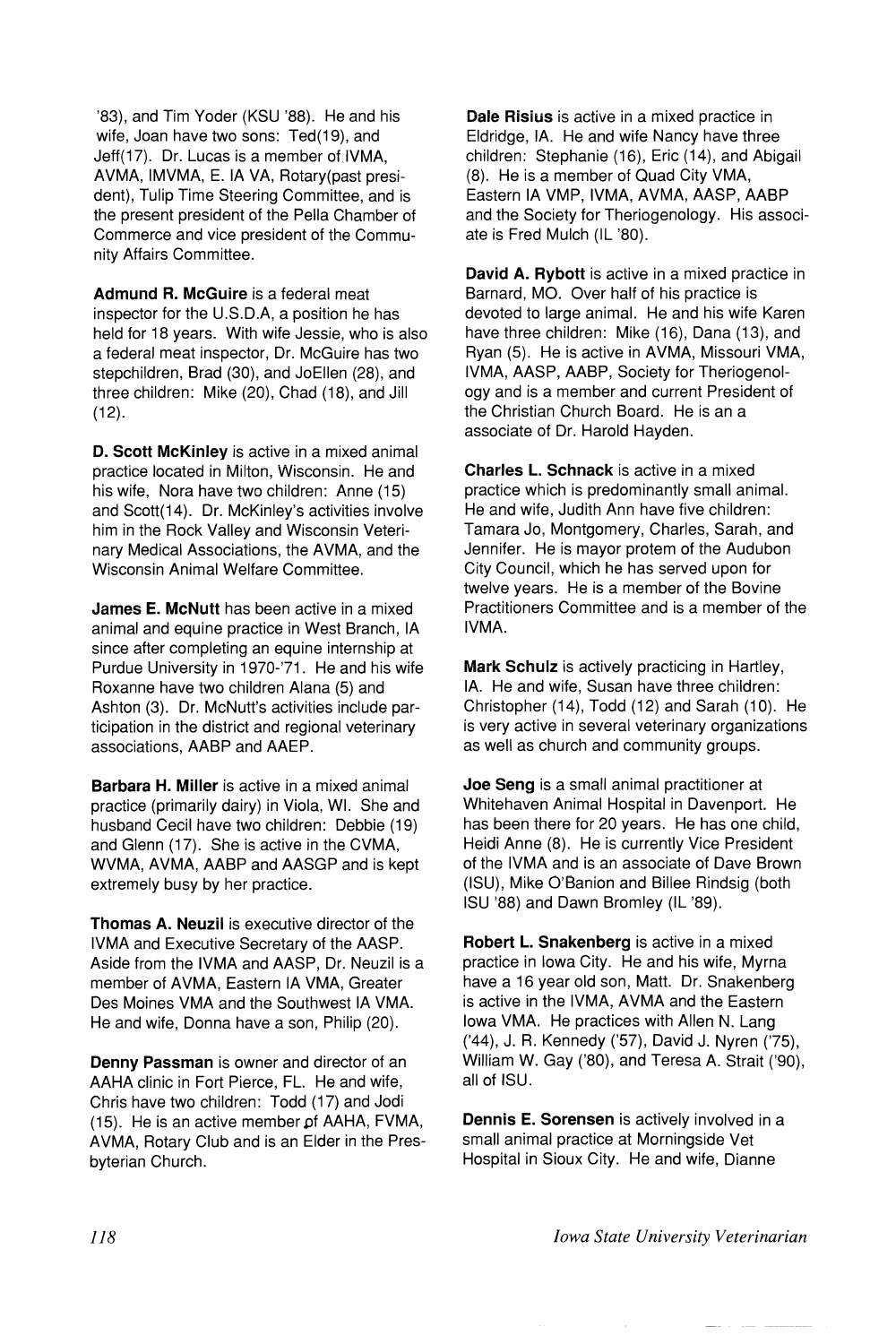have two daughters: Heather (10) and Crystal (3). He is a current member of the AVMA and AAHA and is on the Small Animal Committee IVMA. In addition, he has served on the Board of Directors of the Sioux City Humane Society for ten years. His associate is Dr. Steven Hemmingsrad (ISU '75).

Joseph R. Sutton is an active small animal practitioner in Manitoba, WI. After seven years in Chicago, he purchased this practice in 1977. He and wife, Lori have an 18 month old daughter named Shannon. He is a member of IVMA, CVMA, WVMA, New VMA and is a member of the American Association of Feline Practitioners. Dr. Sutton is also active in Raptor Rehab. He is associates with Dr. P. L. Schipper (MSU '73) and Dr. P. Nelson (NC State '90).

**Farol Tomson** is active in Lab Animal Medicine at the University of Florida in Gainesville. He has three children: Eric (15), Elizabeth (17), and Farol Jr. who entered the Univ. of FL this fall. He is board certified in Lab Animal Medicine and is currently the University Veterinarian at the Univ. of FL.

## Class of 1980

Steve Anderson is active in a mixed practice in Tehachapi, CA. He and his wife Nanci have three children: Matthew(8), Eric(6), and Betsy(4). Currently Dr. Anderson is a member of the CVMA, AVMA, KCVMA and is president of the Rotary Club of Tehachapi.

Robert W. Bledsoe is a small animal practitioner in Austin, TX. He is currently the owner of Wells Branch Pet and Bird Clinic, South Branch Pet and Bird Clinic and Central Austin Pet and Bird Clinic. One of his associates is Gary N. Smastick (ISU '80).

Allen (Rusty) Brady is presently an assistant professor in comparative medicine at the University of S. Alabama, College of Medicine. His area of research interest is in primate perinatology/reproduction. He and his wife, Nancy, have a son born March 7, 1989.

David Calderwood is an active practitioner and owner of a mixed practice in Casselton, NO.

He and his wife, June, have a son Matthew(10) and daughter, Nicole(8).

William T. Carisle is a small animal practitioner, and a manager of an emergency clinic in Kenosha, Wisconsin. Dr. Carlisle is president of Southeast Tricounty Vet. Med. Association. One of his associates, William Janecke, is an ISU alumni, '87. Dr. Carlisle and his wife, Becky Jo, have two children, Jennifer(7) and Holly(5).

Chris Chase is active in research with USDA-ARS at Laramie, Wyoming. Dr. Chase and his wife, Mary have four children: Christopher (7), Stephanie (5), Erin (4), and Jennifer (2). He practiced large animal medicine at Viborg, South Dakota during 1980-1985. He was also a member of the Viborg City Council. He received his M.S. in 1987 and PhD in 1990 from the University of Wisconsin-Madison. He received the UW Research Award in 1988 and also the Burr Search Award, WVMA. He is a member of the AABP, AASRP, WVMA, and the AVMA.

Mary M. Christopher is currently an assistant professor at the University of Florida, in Clinical Pathology. Dr. Christopher completed both her PhD and postdoctoral associate at the University of Minnesota in 1988-1989.

Cynthia S. Cook is currently involved in part time clinical practice, specializing in ophthalmology and part time research at the University of CA, San Fransisco. She and her husband Paul have twin girls, Rachel and Paige, born Aug. 9, 1989.

Janyce L. Cornick is currently involved in teaching and research in anesthesiology at Texas A & M, after completing her residency in Anesthesiology from Texas A & M in 1989.

Gary E. Eiben is active in a large animal practice in Edgewood, Iowa with his associates, Dr. Ken Wulfekuhle (ISU '73) and Dr. Mark Hauser (ISU '85). He and his wife, Katie have four children: Nathan (14), Melissa (12), Sarah (9), and Joshua (6). He is a member of the AVMA, IVMA, EIVMA, AABP, AASP, and an active member of the Edgewood Chamber of Commerce.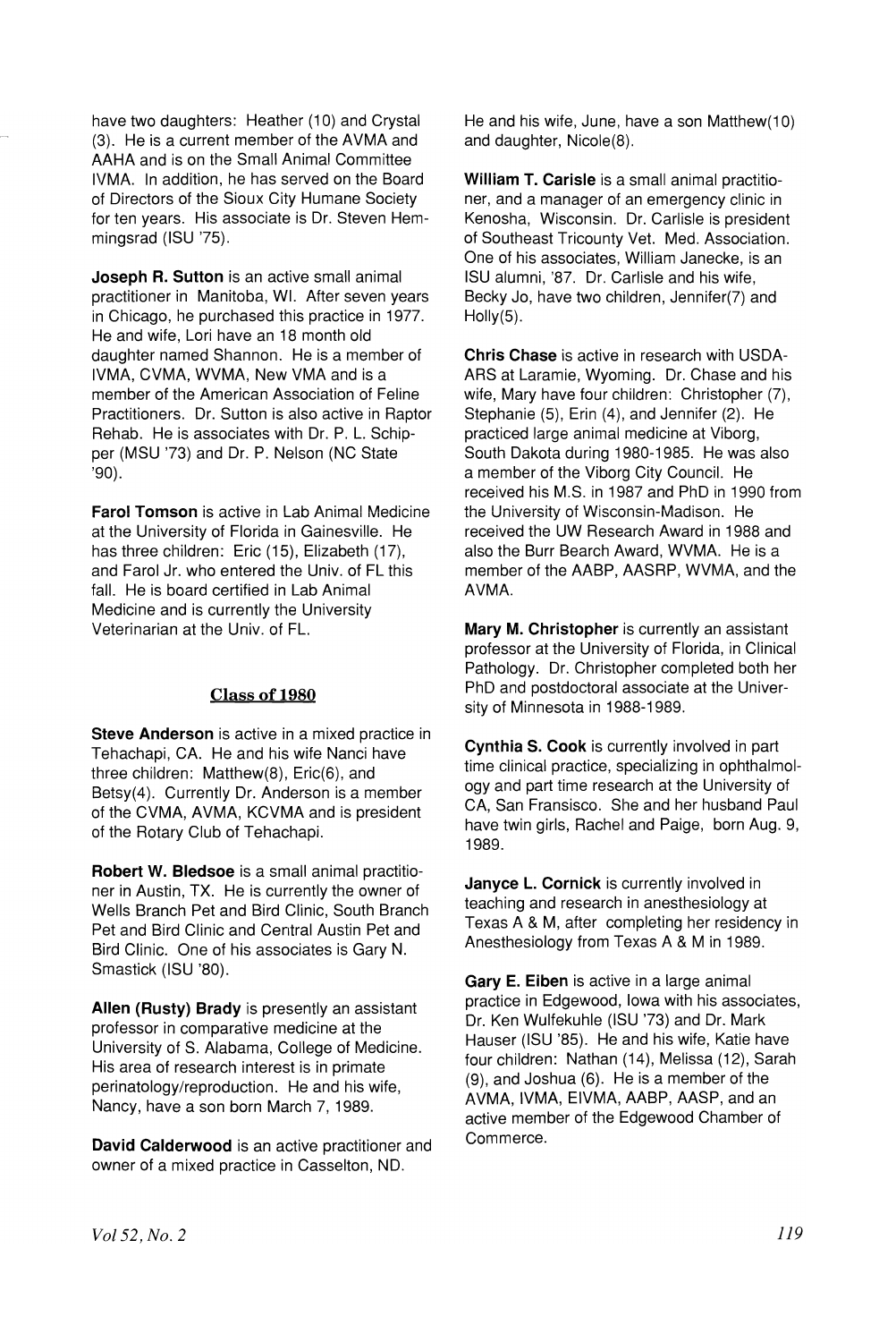Mark J. Engle is an active mixed animal practitioner in Audubon, lA, with his associates, DR. Daryl Olsen(ISU), Dr. Steve Schmitz(ISU '86), and Dr. Bob Bloome(ISU '90). He is currently president of the Audubon Country Club and the Cyclone Club district 3. He and his wife Bobbi have 2 children: Kylie(10) and son Kelsey(7).

Robert W. Evelsizer is a partner in the Fairmont Veterinary Clinic, in Fairmont, MN. He is a member of the AASP, and the Minnesota Veterinary Medical Association. Dr. Evelsizer and his wife, Gwen, have three children, Stephen(age 9), Sara(age 7), and Andrew(age 2).

David L. Hahn is an active mixed animal practitioner in Canton, IL. Dr. Hahn is active in AVMA, ISUMA, AAEP, and AASP. He and his wife Angela have 3 children: Josh(11), Erin(5), and Alisha(3).

Vergil Heyer is an active mixed animal practitioner in Ainsworth, NE. Dr. Heyer is currently a member of NVMA, AVMA, and AABP. He and his wife Lynne have a daughter Saige (5).

Patricia M. Hogan began her career in a small animal practice in Massachusetts, then entered and completed a radiology residency at the U. of Missouri and is currently an assistant professor of radiology at the Atlantic Veterinary College. She and her husband Dr. Mark Novotny have two children, Jennifer(7) and Stephanie(6mos.).

Scott Huse is currently employed by Pfizer in Cedar Rapids, IA. He is a member of AABP, AASP, AVMA, IVMA, and several wildlife foundations. He and his wife Judy have two children: Travis (9), and Audrey (6).

David L. Huso is active in research. He received his PhD from John Hopkins University in 1988. He is an instructor in the Division of Comparative Medicine and the Retrovirus Biology Lab (1989-present). Dr. Huso and his wife, Angela Barmore Huso have one child Nicholas (1).

Patrick L. Huston is practicing in a mixed animal-beef consultant practice in Red Oak, IA with his associate R. C. Huston (ISU '62). He has received several awards including Outstanding Young Man (1984) and Who's Who in Vet Med (1987-88). He is a member of the AVMA, IVMA, AABP, Academy of Veterinary Consultants, and Academy of International Medicine. He and his wife Cindy have two children: Este(6) and Abby (4).

William R. Jepsen started a mixed animal practice in 1980 and sold it in 1986 after building the practice to four veterinarians. At that time he took the opportunity to return to the family farm. In addition to farming he does some part-time practice. He and his wife Nancy have three children, Matthew (8), Dan (5), and Amy (3). They reside in Heppner, Oregon.

Craig K. Johnson is in a mixed animal practice in Pomeroy and Manson, IA with his associate Steve Leppert (ISU '90). He is a member of the Pomeroy Lion's Club, the Manson Industrial Board, and the Wesley United Methodist Church of which he is a trustee. He and his wife Kathy have three children: Brent (10), Elias (7), and Natalie (5).

Mary B. Kenny is practicing in a small animal practice in a suburb of Minneapolis, MN with her associate Les Butman (U of M '52). She is a member of the AVMA, MVMA and is secretary of the Metropolitan Animal Hospital Association.

Darrel A. Kraayenbrink has been active in a large animal solo practice in Platte, SO since 1982. He and his wife Mary have three children: Nathan(10), David (7) and Sarah (4). He is a member of SDVMA, IVMA, AVMA, AASP, and AABP.

Eleanor J. Mackie (M.S., VMPM) is active in research at the Basel University Hospital, in Basel, Switzerland. From 1980-83, she practiced in a small animal practice in Canberra, Australia, in 1984 she did research in Switzerland, and in 1986 she received her PhD 'from the Department of Veterinary Anatomy at the University of Zurich. Dr. Mackie and her husband, Stuart R. Stone, have three children, Brangwen(age 10), Meredith(age 8), and Simon(age 6).

*Iowa State University Veterinarian*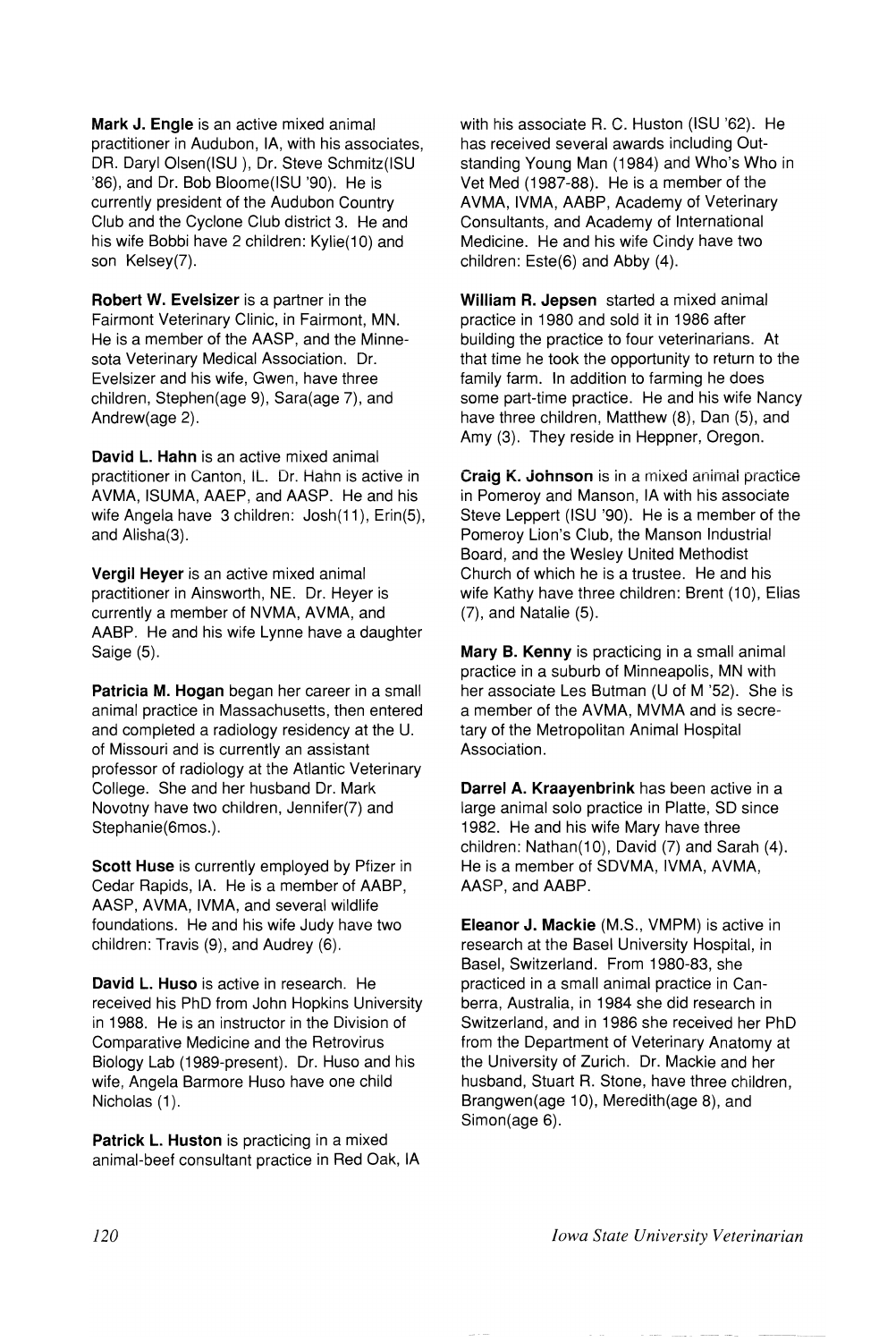Arthur C. Metzger is practicing at Shadland Animal Hospital, a small animal practice in Indianapolis, IN. He is the current veterinary representative to the Animal Control Board, City of Indianapolis. He is also past president of Central Indiana VMA. He has two children: Christopher (6), and Allison (1).

Doug Morrison is the owner of Crivitz Veterinary Clinic, a mixed animal practice in Crivitz, WI. His associate is Monica Brilla (ISU '89). He is a mernber of the AVMA, WVMA, NEWVMA, AABP, WEPA, Lions, and Masonic Lodge. He is an Elder at Faith Presbyterian Church and is on the Board of directors of the County Humane Society. He and his wife Sue have two daughters: Caralee (3) and Kristin (1).

Michael Moulton is active in a small animal practice in Davenport, IA with his associate K. C. Cornish (ISU '87). He is a member of the IVMA, AVMA, and Quad Cities VMA. He is also on the Board of Directors for the Scott County Historical Preservation Society. He and his wife Melanie Landa have four children: Justin (12), Wade (9), Dane (6), and Kurt (3).

Mark J. Novotny is Assistant Professor of Clinical Pharmacology at the Atlantic Veterinary College in Prince Edward Island. He received his M. S. degree in Veterinary Pharmacology from the Univ. of Missouri-Columbia in 1987. He is currently in an ongoing Ph. D. program through the UMC. In 1988 he received the Superior Graduate Achievement Award. He and his wife Patricia M. Hogan, DVM, MS, have two children: Jennifer (7) and Stephanie (1).

Jean E. Hash Otte is the State Veterinarian for the Wisconsin Racing Board at Dairyland Greyhound Park in Kenosha, WI. From 1980 to 1990, she was a State Veterinarian for the West Virginia Racing Commission at Wheeling Downs, Wheeling, WV. She and her husband Bruce Otte were married in 1983 and have two children: Eric(6) and Evan (2).

Kathryn L. McGowan Owen is currently a clinical veterinarian for Laboratory Animal Resources at the ISU College of Veterinary Medicine. Prior to returning to ISU she spent four years in small animal practice and three years at the Univ. of Missouri-Columbia as a resident in Lab Animal Medicine. She is

married to Ron D. Owen who is currently a senior vet student at ISU.

Michael A. Peterson is in mixed animal and zoo practice in Stoughton, WI. He is a member of the WVMA, Dane County VMA, Stoughton Junior Fair Board, and Stoughton Optimist Club, of which he is president. He married Theresa Amato in 1982 and they have three children: Kelly (8), Nichole (5), and Renee (2).

Gerald L. Pribyl is active in a small animal/ exotics practice at the Gentle Doctor Animal Hospital in Las Vegas, NV. He and his wife, Mary have two children: Katie (8) and Nick (4). He was the president of the Clark Co. Veterinary Medical Association during 1988. He also belongs to the AVMA and AAHA. Dr. Pribyl's associate is Dr. Steve Storbeck (CSU '88).

Audrey Ricklefs is active in a solo small animal practice in Ames, Iowa. She and her husband, Kent Jay Schwartz, DVM have two children Trevor (4) and Regan (6). Dr. Ricklefs is an active member of the Ames Chamber of Commerce.

Cynthia A. K. Rigoni is active in feline practice at the All Cats Veterinary Clinic in Houston, Texas. She is President of the Board of the Houston Humane Society. Dr. Rigoni also belongs to the Texas Veterinary Medical Association, AVMA and to the AAFP. She resides in Houston with her husband, Kenneth.

**Barbara A. Rush is active in practice. She is a** member of the AVMA, IVMA, and AAHA. Dr. Rush and her husband, Bruce Pichler, DPM have a four month old daughter, Amanda and live in West Des Moines.

Patrick E. Sexton is a mixed animal practitioner in Readlyn, IA with his associates: Dr. Matthew E. Sexton (ISU '79) and Dr. Philip Jardon (ISU '85). In 1981, Dr. Sexton did a large animal internship at the University of Saskatchewan and completed his M.S. degree in Theriogenology in 1983. He is presently on the Iowa Executive Board for the IVMA. Dr. Sexton and his wife, Stephanie reside in Readlyn, Iowa.

Michael C. Skov owns and operates a small animal exclusive hospital. He and his wife,